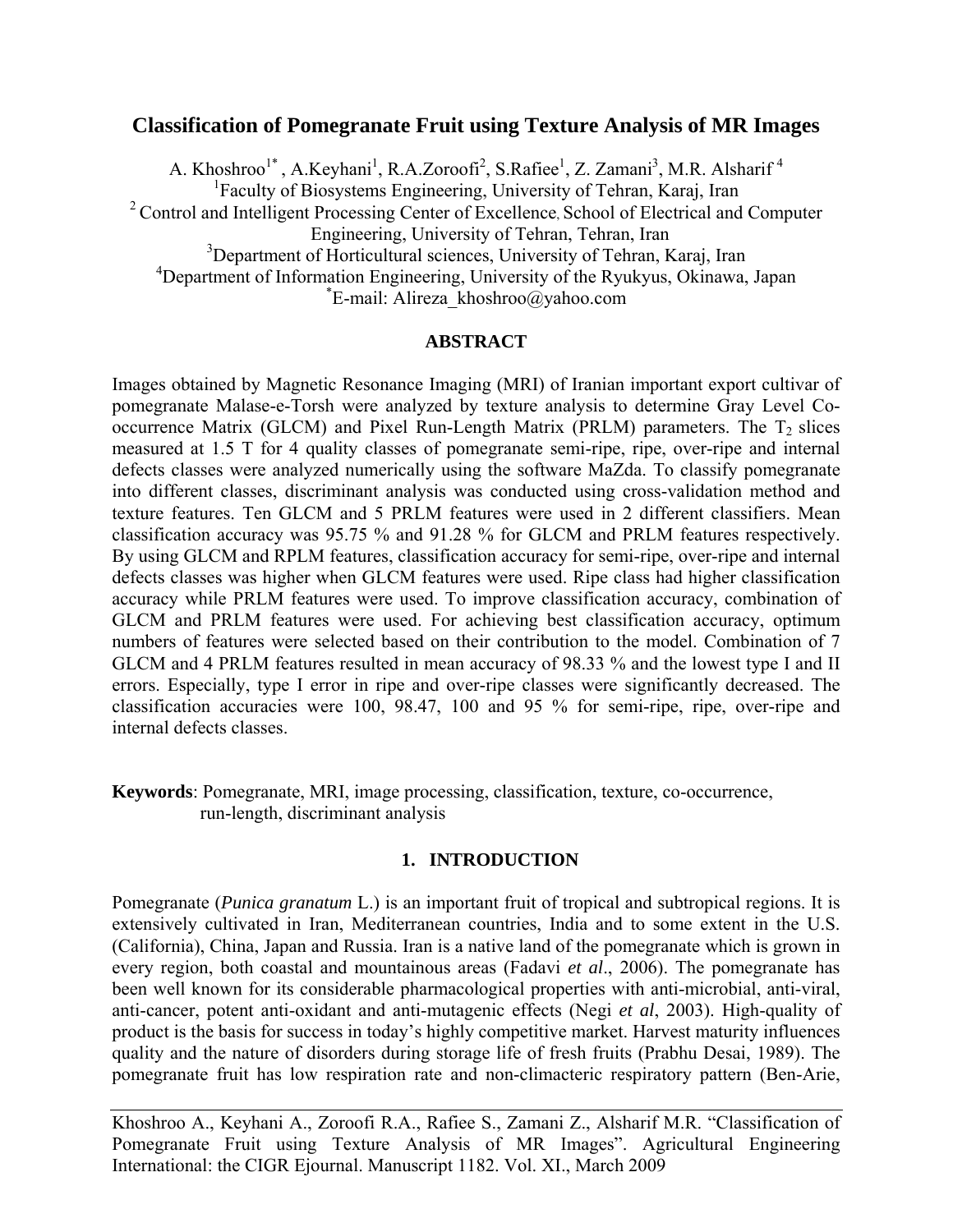1984). Early harvest may impede the development of the characteristic colour, taste and aroma of pomegranates, while late-harvested fruits exhibit a reduced shelf life (Kulkarni *et al*., 2005).

At present, manual inspection is being used in order to determine quality of pomegranate. Increasing demand for quality assurance necessitate simple and reliable sorting methods. The use of computer vision system for quality assessment of pomegranate has also been reported (Khoshroo *et al*., 2006). Although these sorting methods succeed to a certain degree, they are limited by lack of ability to detect internal defects or internal quality. Product classification based on internal quality is almost non-existent in pomegranate packing houses and external quality is the main factor in the sorting lines. Hence products with good appearance and internal defects may pass undetected and may damage the surrounding healthy fruits during storage. A potential solution for detecting internal defects and maturity of pomegranate can be the use of non-destructive sensing technique. The ability of magnetic resonance imaging (MRI) to measure and quantify physical and chemical properties directly or indirectly provides a powerful tool for quality assessment (McCarthy, 1994). MRI has been shown to be an effective technique for internal quality assessment in a wide variety of fruit species including apple, avocado, kiwifruit, mango, melon, onion, orange, papaya, pear, peach, pineapple, potato, tangerine, tomato, strawberry, melon, and watermelon (Hills and Clark, 2003). Lammertyn *et al.* (2003) used MRI to monitor the development of core breakdown in 'Conference' pears during storage. They also reported that the contrast between affected and unaffected tissue was higher on the MR images in comparison with images from X-ray CT scans.

MRI can determine the changes in the internal texture of intact fruits during the fruit development and describes the internal distribution of affected tissues with high resolution (Clark *et al*., 1998). Thybo *et al*. (2004) could predict sensory texture attributes of cooked potatoes with nuclear magnetic resonance imaging. They suggest that MRI relates to the water distribution and some anatomic structures within the raw potatoes which are of importance for perceived textural properties of cooked potato. Letal *et al.* (2003) analyzed the magnetic resonance images of apples during ripening using textural features. Acidity was significantly correlated with sum average, sum variance and sum entropy.

The objective of this study was to investigate the applicability of MR imaging for assessment of changes in pomegranate maturity stages and detection of internal defects. For this purpose, development of a classifier based on textural features of MR images was evaluated.

# **2. MATERIALS AND METHODS**

Pomegranates from the cultivar 'Malas-e-Torsh', an important export cultivar in Iran, were harvested at 3 maturity stages of semi-ripe, ripe and over-ripe from orchard of the pomegranate research station in Saveh (in the centre of Iran). Pomegranates with the internal defects were also chosen to evaluate internal quality of fruit. The selected fruits were picked off from different trees and stored under air temperature and transported for MRI measurement the next day after harvesting.

The experiments were performed on a 1.5T MRI scanner (Symphony, Siemens, Germany) with two-dimensional (2D) spin echo sequence, in the Noor Clinic, Tehran. The following parameters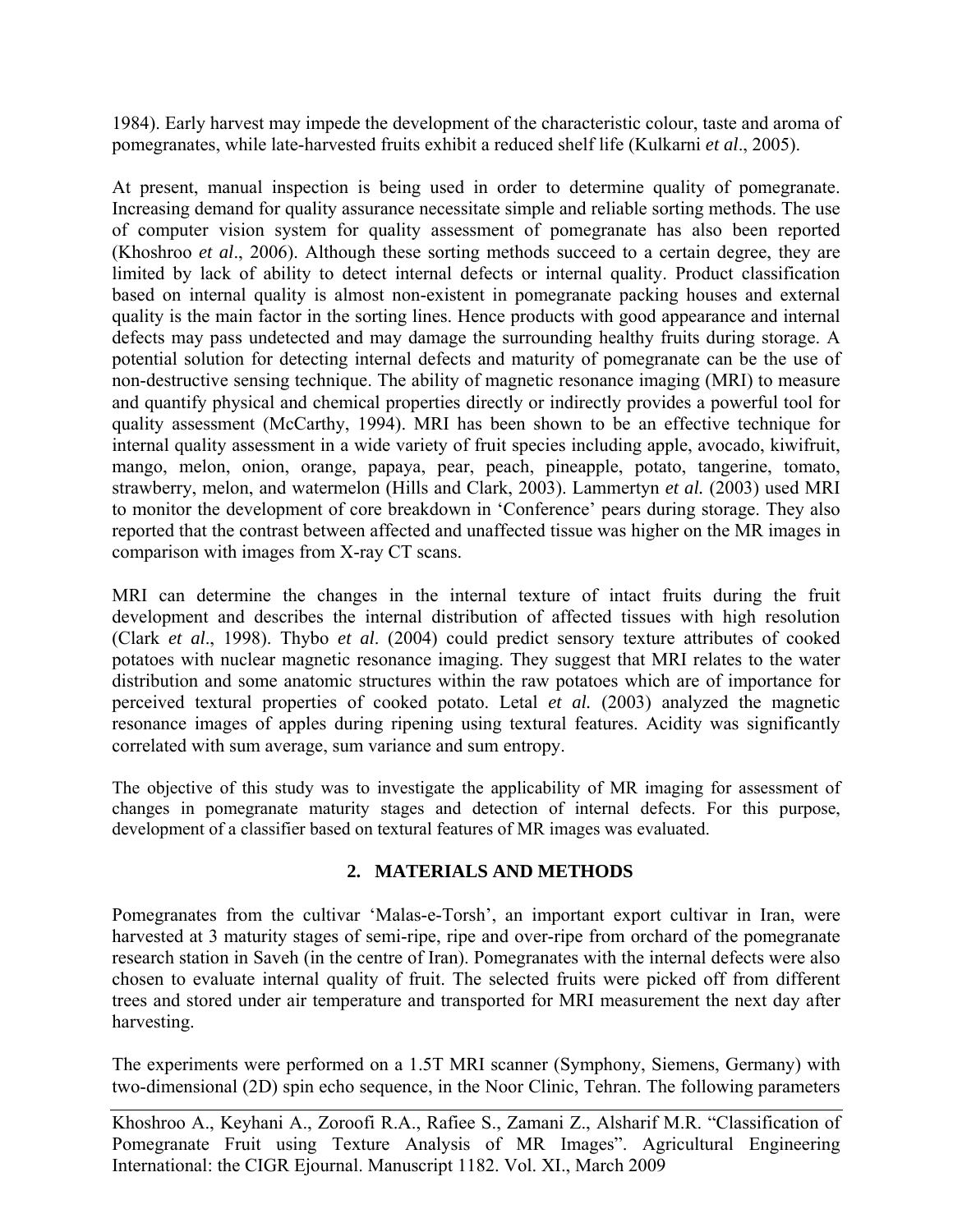of  $T_2$ -weighted MR images were used: TR (Repetition Time) = 3910 ms, TE (Echo Time) = 60 ms, Field of View = 27.8 cm, slice thickness = 1.3 mm, interslice gap = 1.56 cm, number of slices = 20, matrix =  $336 \times 512$ . Figure 1 shows MR images of pomegranate at different quality stages.



Figure 1. MR images of pomegranate at different quality stages: (a) semi-ripe, (b) ripe, (c) overripe, (d) internal defects.

Texture analysis of region of interests in MR images was done using MaZda 2.11 software (Institute of Electronics, Technical University of Lodz, Poland). Ten Gray Level Co-occurrence Matrix (GLCM) derived parameters and 5 Pixel Run-Length Matrix (PRLM) based parameters were computed.

# **2.1. Gray Level Co-occurrence Matrix**

One of the well-known statistical tools for extracting texture information from images is the gray level co-occurrence matrix. Originally introduced by Haralick et al. (1973), GLCM measures second-order texture characteristics which play an important role in human vision, and has been shown to achieve a similar level of classification performance. The GLCM of an  $Nx \times Ny$  image, containing pixels with gray levels  $(0, 1, \ldots, G-1)$  is a two-dimensional matrix  $P(k, l)$ , where each element of the matrix represents the probability of joint occurrence of intensity levels *k* and *l* at a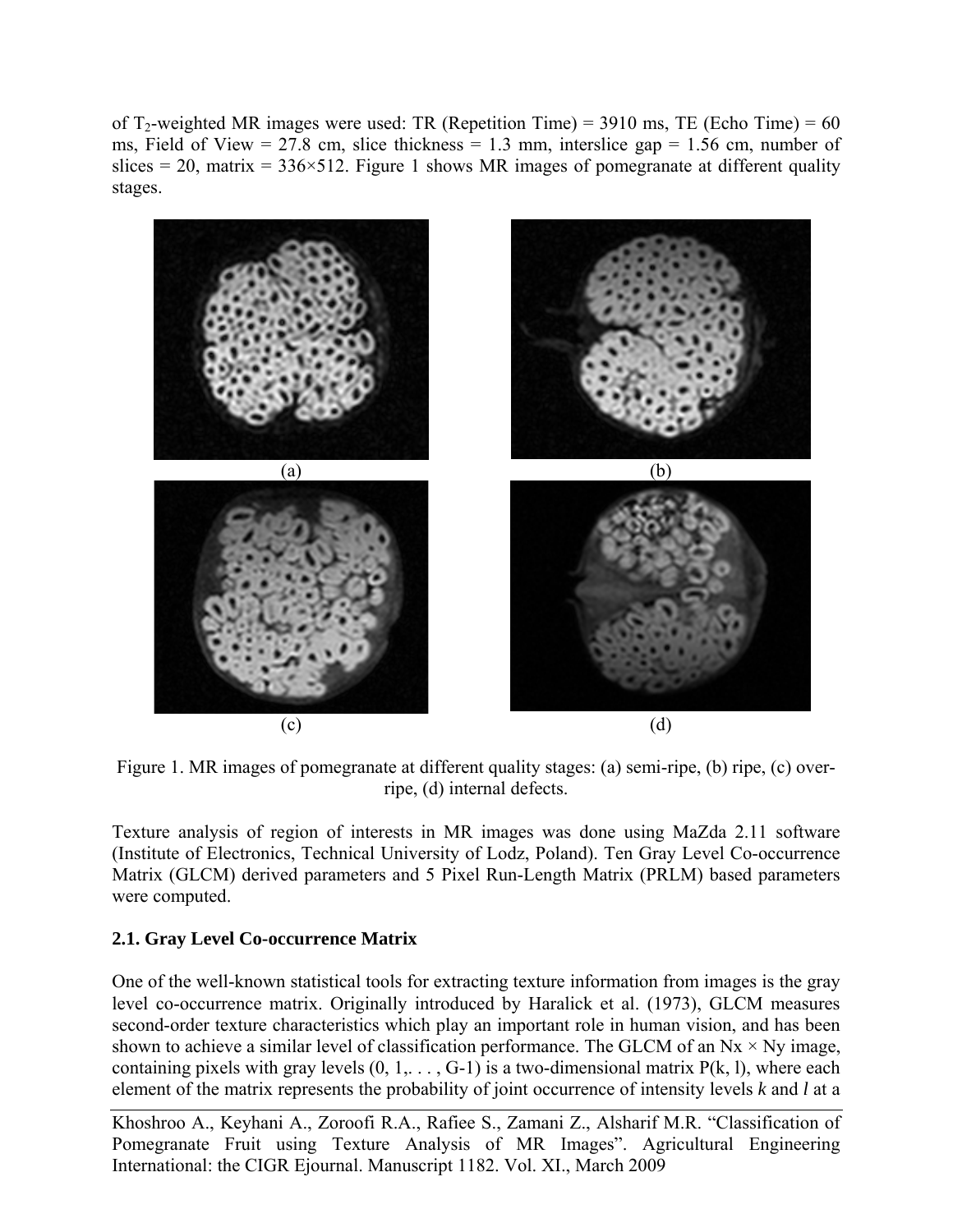certain distance *d* and an angle θ. The co-occurrence matrix is normalized by dividing each entry of the matrix by a normalizing constant (C) that is the total number of pixel pairs in the image.

$$
p(k,l) = \frac{P(k,l)}{C}
$$
 (1)

The following features were calculated from the normalized co-occurrence matrix for *d=1* and four main directions (0°, 45°, 90° and 135°) and their mean value were calculated for further analysis.

Angular Second Moment

$$
f_1 = \sum_{k} \sum_{l} p^2(k, l)
$$
 (2)

**Contrast** 

$$
f_2 = \sum_{j} j^2 (\sum_{k} \sum_{l} p(k, l))
$$
 (3)

Sum of Squares

$$
f_3 = \sigma^2 = \sum_{k} \sum_{l} (k - \mu^2) p(k, l)
$$
  
where  $\mu = \sum_{k} \sum_{l} k p(k, l)$  (4)

**Correlation** 

$$
f_4 = \frac{\sum_{k} \sum_{l} (kl) p(k, l) - \mu^2}{\sigma^2}
$$
 (5)

Inverse difference moment

$$
f_5 = \sum_{k} \sum_{l} \frac{p(k,l)}{1 + (k-l)^2}
$$
 (6)

Sum average

$$
f_6 = \sum_{j=0}^{2G-2(G-1)} j \cdot p_{x+y}(j)
$$
  
where  $P_{x+y}(j) = \sum_{k} \sum_{l} p(k,l)$   $k+l = j$  (7)

Sum Variance

$$
f_7 = \sum_{j=0}^{2G-2} (j - f_6)^2 p_{x+y}(j)
$$
 (8)

Sum Entropy

$$
f_8 = -\sum_{j=0}^{2G-2} p_{x+y}(j) \log(p_{x+y}(j))
$$
 (9)

Entropy

$$
f_9 = -\sum_{k} \sum_{l} p(k, l) \log(p(k, l))
$$
 (10)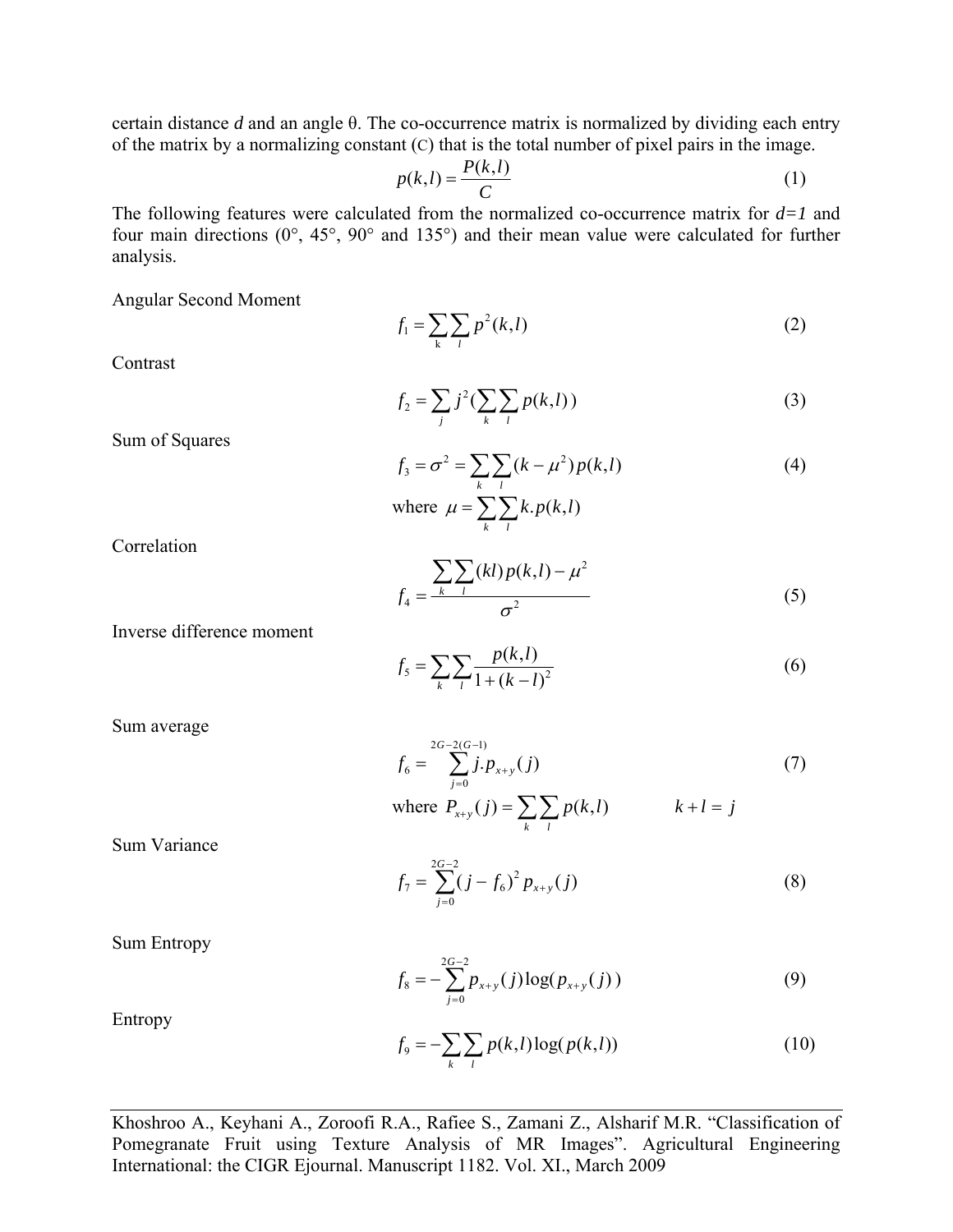Difference Variance

$$
f_{10} = \sum_{j} p_{x-y}(j) \cdot (j - \sum_{k} k \cdot p_{x-y}(k))^{2}
$$
 (11)  
where  $p_{x-y}(j) = \sum_{k} \sum_{l} p(k, l)$   $|k - l| = j$ 

#### **2.2 Pixel Run Length Matrix**

The gray level run is a set of consecutive pixels having the same gray level value. The matrix elements  $q(i, k)$  specifies the number of times that the picture contains a run of length  $k$ , in a given direction, consisting of points having gray level *j.* The following features were extracted from four principal directions (0°, 45°, 90° and 135°) and their mean values were calculated for further analysis (Galloway, 1975).

Short run emphasis

$$
SRE = \frac{\sum_{k} \sum_{l} \frac{R(k,l)}{l^2}}{\sum_{k} \sum_{l} R(k,l)}
$$
(12)

Long run emphasis

$$
LRE = \frac{\sum_{k} \sum_{l} l^{2} R(k, l)}{\sum_{k} \sum_{l} R(k, l)}
$$
(13)

Gray level non-uniformity

$$
GLNU = \frac{\sum_{k} (\sum_{l} R(k, l))^2}{\sum_{k} \sum_{l} R(k, l)}
$$
(14)

Run-length non-uniformity

$$
RLNU = \frac{\sum_{l} (\sum_{k} R(k, l))^2}{\sum_{k} \sum_{l} R(k, l)}
$$
(15)

Fraction (run percent)

$$
RP = \frac{\sum_{k} \sum_{l} R(k,l)}{\sum_{k} \sum_{l} lR(k,l)}
$$
(16)

#### **2.3 Discriminant Analysis**

For data discrimination, the criteria to evaluate the effectiveness of features should be a measure of the class separability. Discriminant analysis, based on a family of functions of scatter considers a within-class scatter matrix for each class, measuring the scatter of samples around the respective class mean, and the between-class scatter matrix, measuring the scatter of class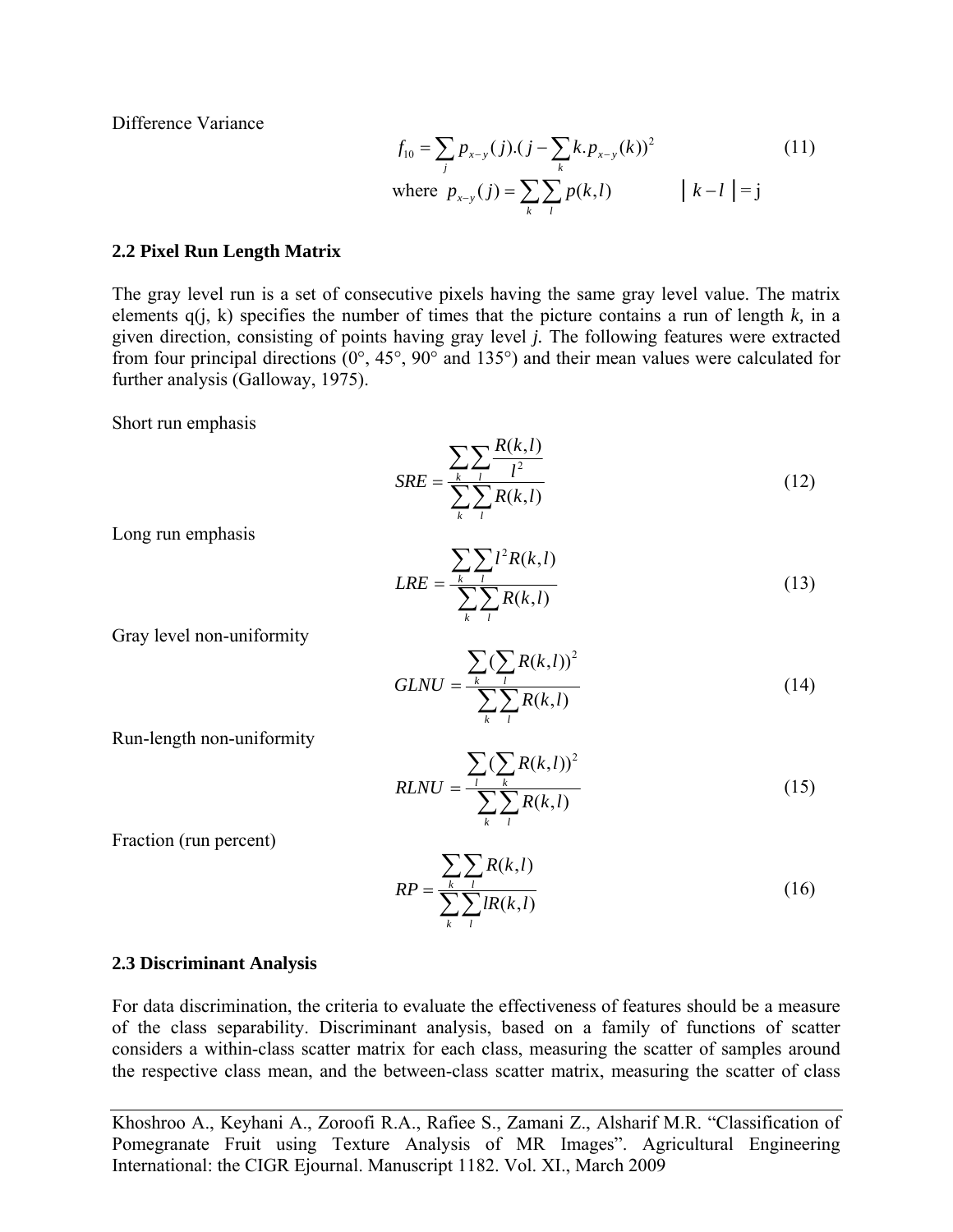means around the mixture mean, and finds a transformation that maximizes the between-class scatter and minimizes the within-class scatter, so that the class separability is maximized in the reduced dimensional space (Sun, 2007). In this study, discriminant analysis was conducted using cross-validation method with normal estimation using SAS software (SAS Institute Inc., USA).

#### **3. RESULTS AND DISCUSSION**

In order to evaluate changes in texture in different quality classes, textural features of pomegranate MR images were extracted. GLCM features, PRLM features and combination of GLCM and PRLM features were used for classification of pomegranates by using discriminant analysis. Type I and II errors are the most common statistics to evaluate the performance of a classification procedure in pattern recognition (Ott and Longnecker, 2001). Type I error is the error rate of missing classified samples in each class. For example, in the ripe class, the type I error is the number of missing classified ripe pomegranate divided by the total number of ripe fruit. Type II error is the error rate of false classified samples in each class. For example in the ripe class, the type II error is the number of false classified ripe pomegranate divided by the total number of ripe fruit.

## **3.1. Model 1 - GLCM Features**

In this model, the GLCM features were used. Table 1 shows the textural features extracted form the co-occurrence matrix in the descending order of their level of contribution. The *correlation* was the most significant feature (ASCC=0.164) and the *difference variance* was the least significant (ASCC=0.64).

| No. | <b>GLCM</b> textural features | <b>Average Squared Canonical</b><br><b>Correlation (ASCC)</b> | <b>Partial</b><br>$r^2$ |
|-----|-------------------------------|---------------------------------------------------------------|-------------------------|
|     | Correlation                   | 0.164                                                         | 0.49                    |
| 2   | Sum Average                   | 0.241                                                         | 0.33                    |
| 3   | Sum of Squares                | 0.403                                                         | 0.56                    |
| 4   | <b>Sum Entropy</b>            | 0.459                                                         | 0.33                    |
| 5   | <b>Angular Second Moment</b>  | 0.508                                                         | 0.22                    |
| 6   | Contrast                      | 0.528                                                         | 0.20                    |
| 7   | Entropy                       | 0.548                                                         | 0.17                    |
| 8   | Difference Entropy            | 0.613                                                         | 0.40                    |
| 9   | Inverse Difference Moment     | 0.632                                                         | 0.14                    |
| 10  | Difference Variance           | 0.640                                                         | 0.10                    |

| Table 1. Selection of GLCM features of pomegranate MR images based on |  |
|-----------------------------------------------------------------------|--|
| their contribution to the texture model                               |  |

Table 2 displays classification confusion matrix of pomegranate using GLCM textural features and discriminant analysis. Classification accuracy for semi-ripe, ripe, over-ripe and internal defects class was 100 %, 93.13 %, 94.89 % and 95 %, respectively. The mean accuracy that is the average classification of 4 classes was 95.75 %.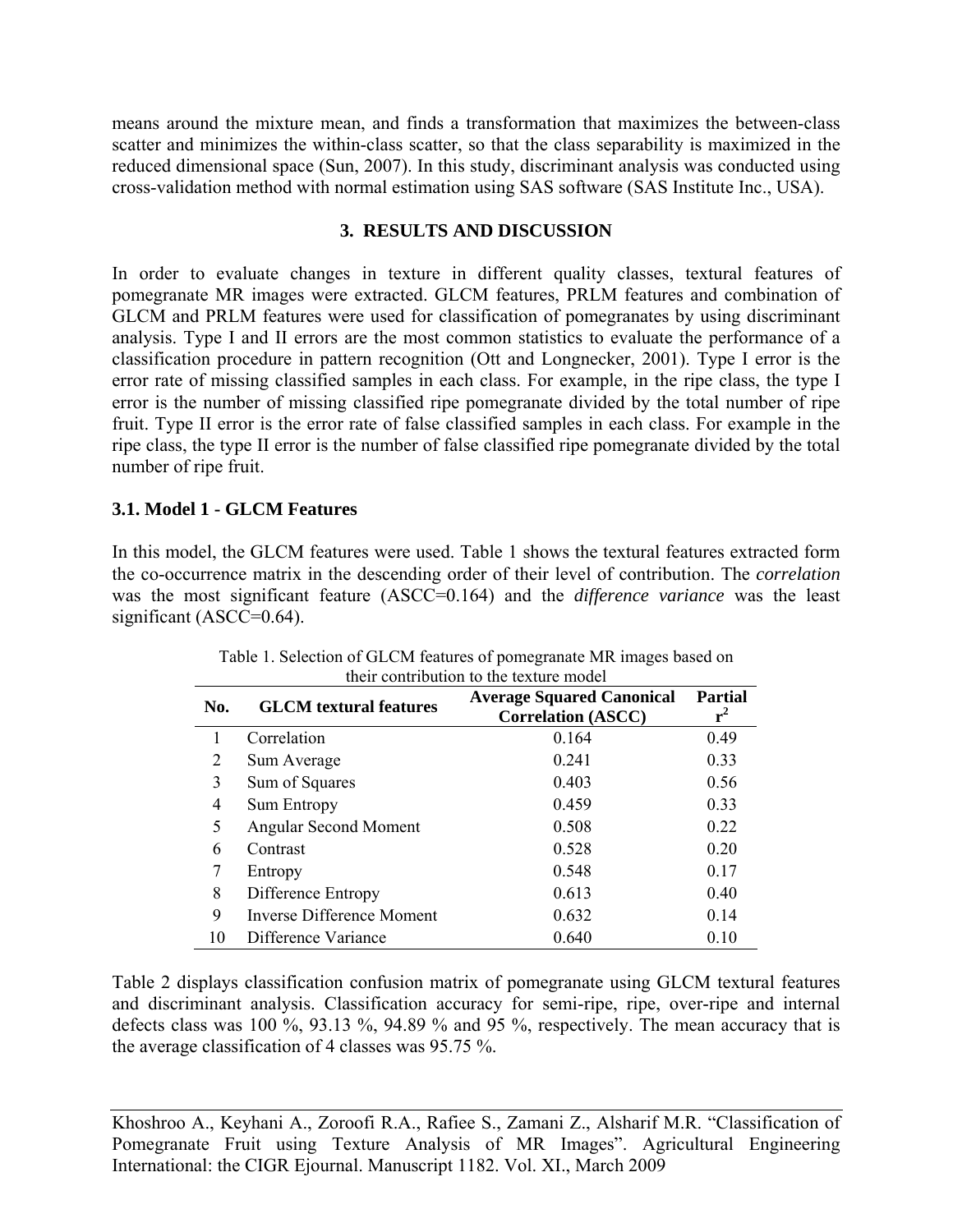| <b>Class</b>            | Semi-ripe       | <b>Ripe</b>     | Over-ripe          | <b>Internal Defects</b> |
|-------------------------|-----------------|-----------------|--------------------|-------------------------|
| Semi-ripe               | 80<br>$(100\%)$ | O               | O                  |                         |
| Ripe                    | $\theta$        | 122<br>(93.13%) | 6                  |                         |
| Over-ripe               | 0               |                 | 130<br>$(94.89\%)$ |                         |
| <b>Internal Defects</b> |                 |                 |                    | 38<br>(95%)             |

Table 2. Classification confusion matrix of pomegranate sing GLCM features: Normal estimation (Cross-validation method)

Type I and II errors are shown in figure 2. Ripe class had the highest type I error but internal defects class had the highest type II error.



**Pomegranate Class**

Figure 2. Type I and II errors for different pomegranate classes using GLCM features

## **3.2. Model 2 - PRLM Features**

In the second model, PRLM features were used for classification of pomegranates into different quality classes. Table 3 shows the PRLM parameters based on their level of contribution to the classification model. *Run length non-uniformity* (ASCC=0.134) and *gray level non-uniformity*  (ASCC=0.215) were the most significant features.

> Table 3. Selection of PRLM features of pomegranate MR images based on their contribution to the texture model

| <b>PRLM</b> textural features<br>No. |                           | <b>Average Squared Canonical</b><br><b>Correlation (ASCC)</b> | Partial $r^2$ |  |
|--------------------------------------|---------------------------|---------------------------------------------------------------|---------------|--|
|                                      | Run length non-uniformity | 0.134                                                         | 0.40          |  |
| 2                                    | Gray level non-uniformity | 0.215                                                         | 0.25          |  |
| 3                                    | <b>Short Run Emphasis</b> | 0.302                                                         | 0.34          |  |
| 4                                    | Fraction                  | 0.357                                                         | 0.26          |  |
|                                      | Long Run Emphasis         | 0.408                                                         | 0.19          |  |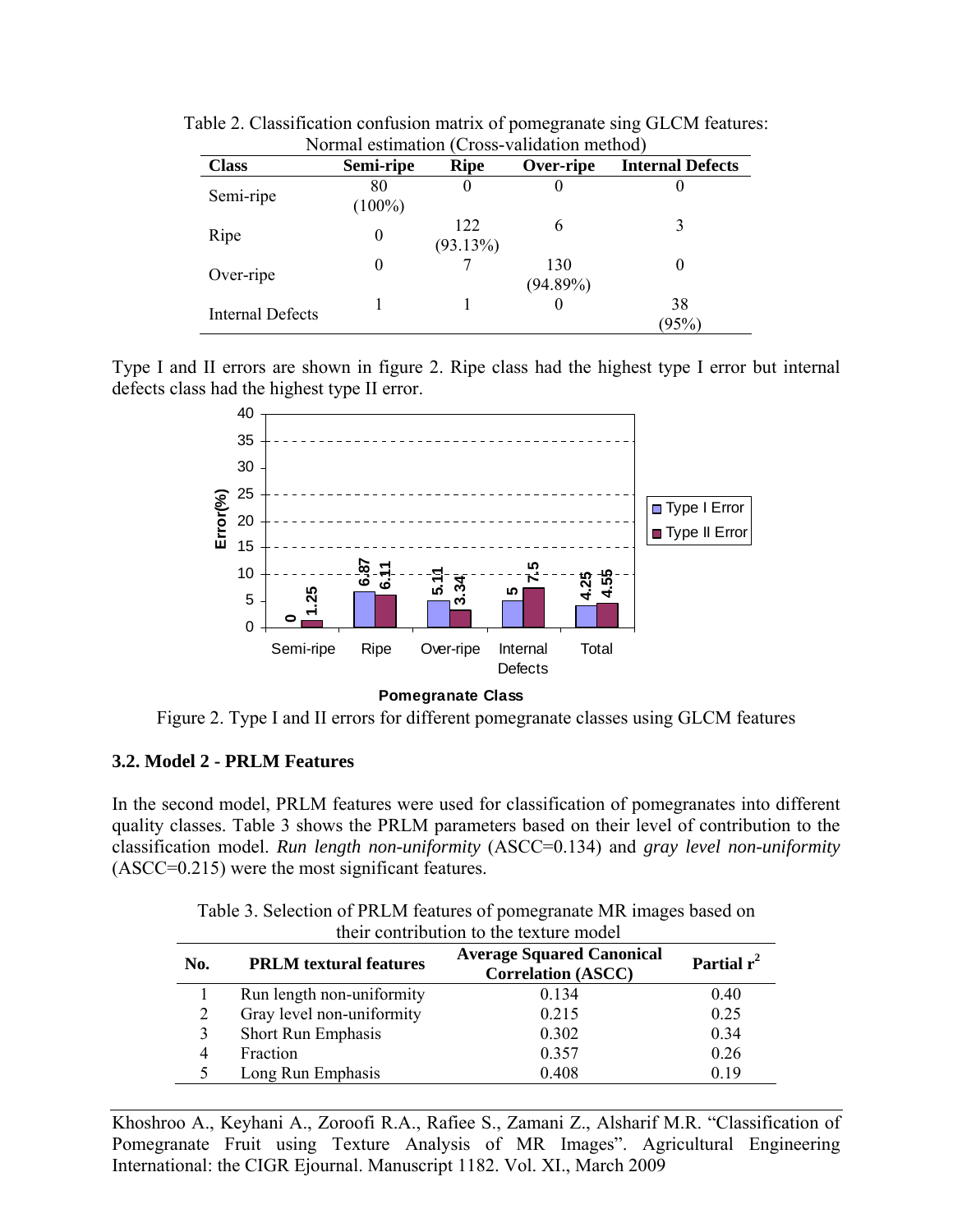Table 4 demonstrates classification confusion matrix of pomegranate using PRLM features. Classification accuracy for semi-ripe, ripe, over-ripe and internal defects class was 95 %, 94.66 %, 83.95 % and 87.5 % respectively. The mean accuracy was 91.28 %.

| Normal estimation (Cross-validation method) |                |             |             |                         |  |
|---------------------------------------------|----------------|-------------|-------------|-------------------------|--|
| <b>Class</b>                                | Semi-ripe      | <b>Ripe</b> | Over-ripe   | <b>Internal Defects</b> |  |
| Semi-ripe                                   | 76             |             |             |                         |  |
|                                             | (95%)          |             |             |                         |  |
| Ripe                                        | $\overline{2}$ | 124         |             |                         |  |
|                                             |                | $(94.66\%)$ |             |                         |  |
| Over-ripe                                   | 13             | 12          | 115         |                         |  |
|                                             |                |             | $(83.95\%)$ |                         |  |
|                                             | C              |             |             | 35                      |  |
| <b>Internal Defects</b>                     |                |             |             | (87.5%)                 |  |

Table 4. Classification confusion matrix of pomegranate using PRLM features: Normal estimation (Cross-validation method)

Type I and II errors are shown in figure 3. In general, PRLM features showed higher type I and II error than that of GLCM features.





## **3.3. Model 3 - GLCM+PRLM Features**

In order to improve the classification of pomegranates, in the third model, combination of GLCM and PRLM features were used. The parameters with the highest discriminative power are shown in the descending order in table 5. *Correlation* and *Gray level non-uniformity* were the most significant features. Discriminant analysis was performed with different number of features and classification accuracies were compared (Figure 4). The mean accuracy was found to be poor when only the first five features were used. As the number of features increased, the mean accuracy increased to a certain extent and then decreased due to redundancy of some features in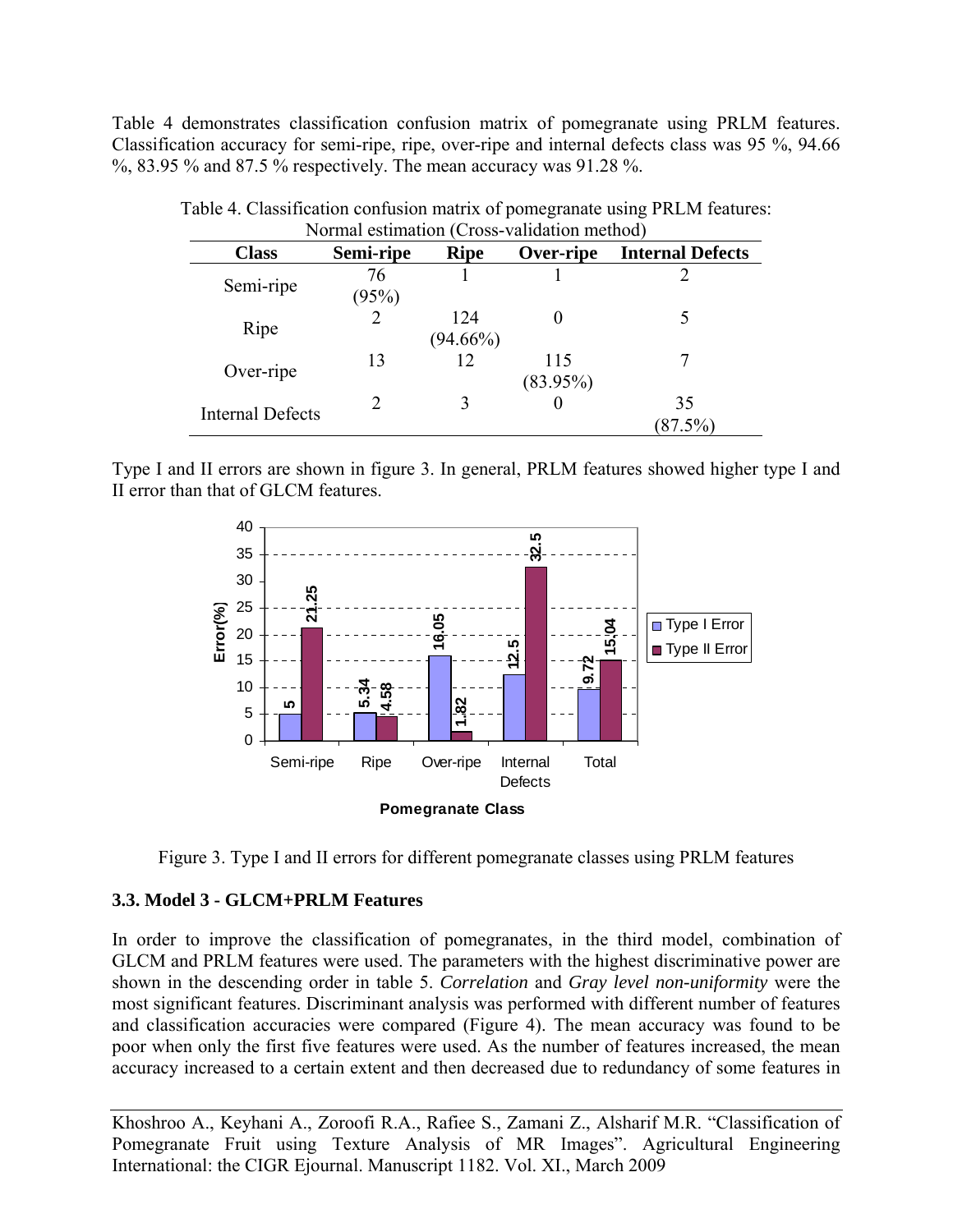the model. The Classification model with 11 most significant features gave a satisfactory classification accuracy of 98.33 %.

| No.            | <b>GLCM</b> and PRLM textural<br>features | <b>Average Squared</b><br><b>Canonical Correlation</b><br>(ASCC) | Partial $r^2$ |
|----------------|-------------------------------------------|------------------------------------------------------------------|---------------|
| 1              | Correlation                               | 0.164                                                            | 0.49          |
| 2              | Gray Level Non Uniformity                 | 0.282                                                            | 0.35          |
| 3              | Sum Average                               | 0.381                                                            | 0.51          |
| $\overline{4}$ | Difference Variance                       | 0.473                                                            | 0.43          |
| 5              | <b>Sum Entropy</b>                        | 0.532                                                            | 0.37          |
| 6              | Long Run Emphasis                         | 0.555                                                            | 0.25          |
| 7              | <b>Angular Second Moment</b>              | 0.602                                                            | 0.25          |
| 8              | <b>Short Run Emphasis</b>                 | 0.627                                                            | 0.18          |
| 9              | Entropy                                   | 0.643                                                            | 0.14          |
| 10             | Difference Entropy                        | 0.682                                                            | 0.25          |
| 11             | Fraction                                  | 0.692                                                            | 0.12          |
| 12             | Run length non-uniformity                 | 0.698                                                            | 0.09          |
| 13             | Sum Of Squares                            | 0.706                                                            | 0.07          |
| 14             | Contrast                                  | 0.717                                                            | 0.07          |
| 15             | <b>Inverse Difference Moment</b>          | 0.725                                                            | 0.06          |

Table 5. Selection of GLCM and PRLM textural features of pomegranate MR images based on their contribution to the texture model



Figure 4. Classification accuracies of pomegranate classes using GLCM and PRLM textural features

Table 6 demonstrates classification confusion matrix of pomegranate using 11 most significant GLCM and PRLM features. Classification accuracy for semi-ripe, ripe, over-ripe and internal defects class was 100 %, 98.47 %, 100 % and 95 %, respectively.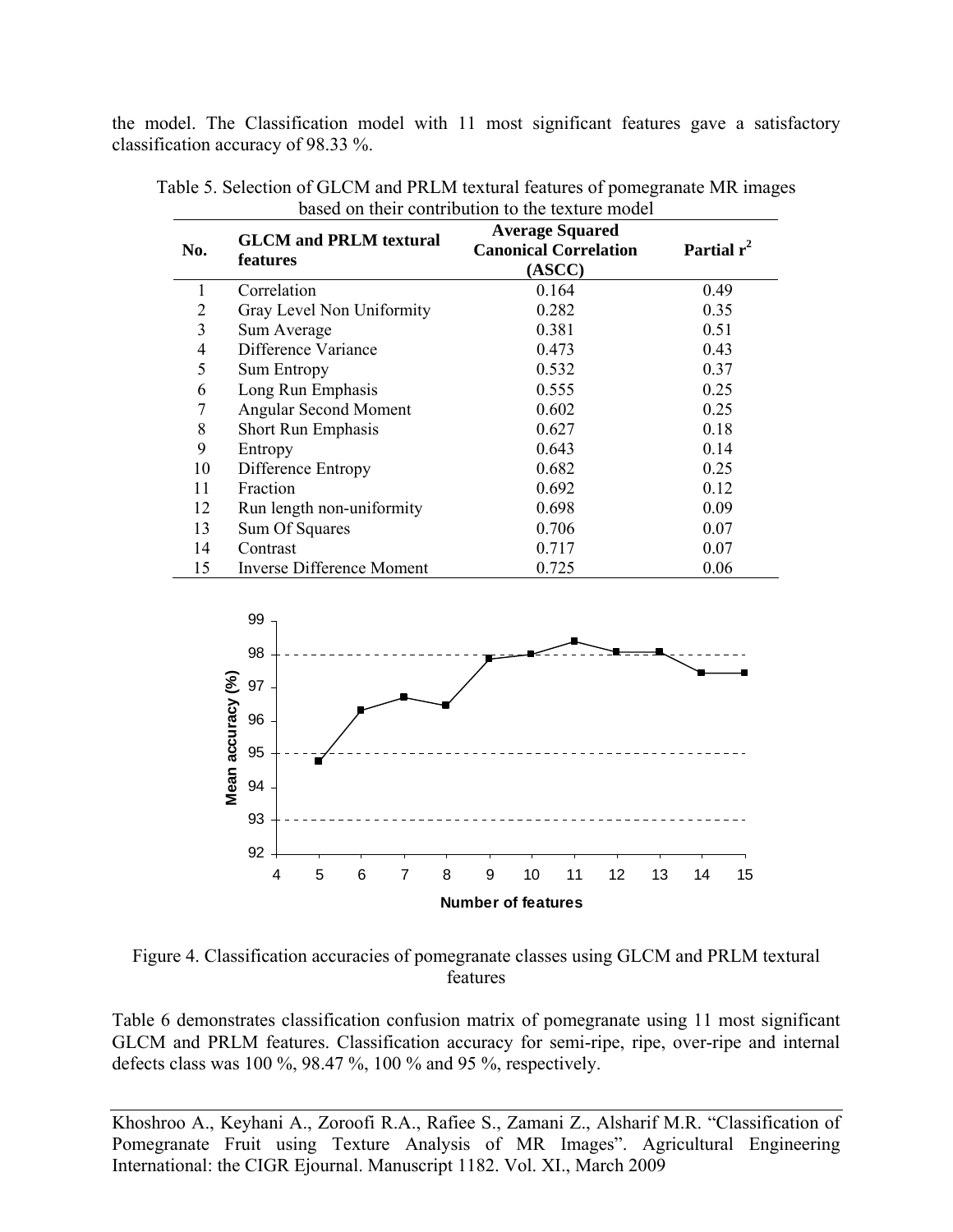Type I and II errors are shown in figure 5. Internal defects class showed the highest Type I error while ripe class had the highest type II error. In comparison with other models, this model had the lowest Type I and II errors.

| NOTHIAI estimation (Cross-Vandation method) |           |             |           |                         |  |
|---------------------------------------------|-----------|-------------|-----------|-------------------------|--|
| <b>Class</b>                                | Semi-ripe | <b>Ripe</b> | Over-ripe | <b>Internal Defects</b> |  |
| Semi-ripe                                   | 80        |             |           |                         |  |
|                                             | (100%)    |             |           |                         |  |
| Ripe                                        |           | 129         |           |                         |  |
|                                             |           | (98.47%)    |           |                         |  |
| Over-ripe                                   | 0         |             | 137       |                         |  |
|                                             |           |             | $(100\%)$ |                         |  |
| <b>Internal Defects</b>                     |           |             |           | 38                      |  |
|                                             |           |             |           | (95%)                   |  |

| Table 6. Classification confusion matrix of pomegranate using textural features: |  |  |
|----------------------------------------------------------------------------------|--|--|
| Normal estimation (Cross-validation method)                                      |  |  |



Figure 5. Type I and II error using GLCM and PRLM Features

Comparison of 3 classifiers in classification of pomegranate into different quality classes using MR images showed that combination of GLCM and PRLM features resulted in high classification accuracy of 98.33 %. This confirms that MRI is a powerful tool in visualizing internal structure of pomegranate fruit. The MRI technique is able to discriminate between healthy and defective fruits with high accuracy. Also, MRI can provide valuable information about internal changes in pomegranate during different maturity stages. Since maturation process may result in increase in free water and MRI is able to detect changes in amount and distribution of water, MRI can detect maturity in pomegranate fruits. Free water in over-ripe pineapple flesh and contrast differences in flesh of green and ripe tomato and avocado were also clearly detected by MRI (Chen et al., 1989).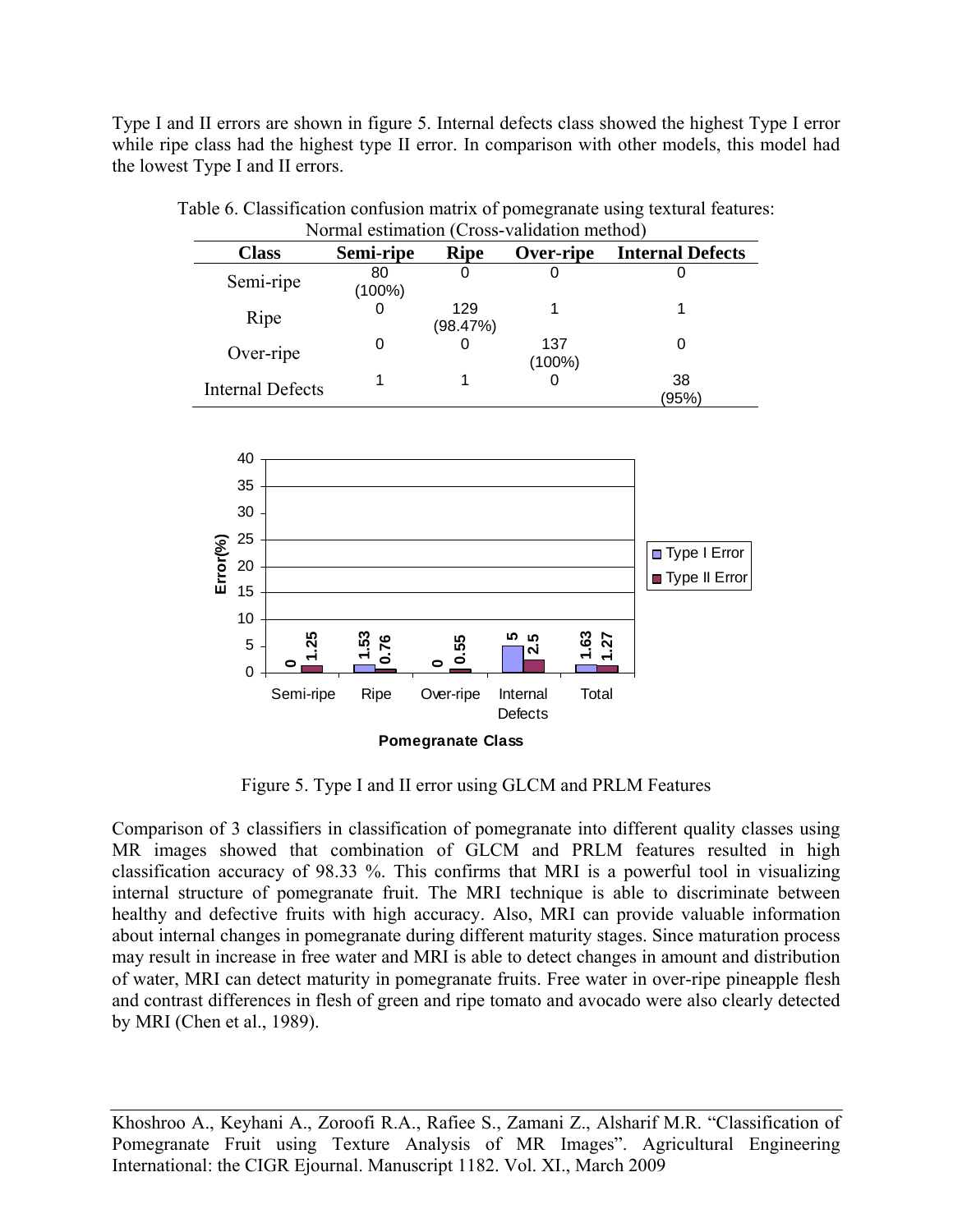#### **4. CONCLUSIONS**

Magnetic resonance imaging was used to visualize internal structure of pomegranate. To determine ripening stage and internal quality of fruit, texture analysis of MR images was performed. Using co-occurrence features for classification, the mean accuracy was 95.75 %. Type I error was found to obtain the highest value in the *ripe* class while type II error showed the highest value in *Internal Defects* class. Classification accuracy was decreased to 91.28 % when pixel run-length features were individually used.

Combination of co-occurrence and pixel run-length matrix features resulted in decreasing type I and II errors. Combination of 7 co-occurrence features and 4 pixel run-length features resulted in the mean accuracy of 98.43 % and the lowest type I and II errors. Especially type I error in ripe and over-ripe pomegranates was significantly decreased.

#### **5. REFERENCES**

- Ben-Arie, R., N. Segel and S. Guelfat-Reich. 1984. The maturation and ripening of the wonderful pomegranate. *Journal of the American Society for Horticultural Science* 109(6): 898–902.
- Clark, C. J., J. S. MacFall and R. L. Bieleski. 1998. Loss of watercore from 'Fuji' apple observed by magnetic resonance imaging. *Scientia Horticulturae* 73(4): 213–227.
- Fadavi, A., M. Barzegar and M. H. Azizi. 2006. Determination of fatty acids and total lipid content in oilseed of 25 pomegranates varieties grown in Iran. *Journal of Food Composition and Analysis* [19\(6\)](http://www.sciencedirect.com/science?_ob=PublicationURL&_tockey=%23TOC%236879%232006%23999809993%23625152%23FLA%23&_cdi=6879&_pubType=J&view=c&_auth=y&_acct=C000050221&_version=1&_urlVersion=0&_userid=10&md5=3147524350c2735457f475c39ab74641): 676-680.
- Galloway, M. M. 1975. Textural analysis using grey level run lengths. *Computer Graphic and Image Processing* 4: 172–179.
- Haralick, R. M., K. Shanmugam and I. Dinstein. 1973.Textural features for image classification. *IEEE Transactions on Systems, Man, and Cybernetics* 6: 610–621.
- Hills, B. P. and C. J. Clark. 2003. Quality assessment of horticultural products by NMR. *Annual Reports on NMR Spectroscopy* 50: 75–120.
- Khoshroo, A., R. A. Zoroofi, A. Keyhani, Z. Zamani, and S. Rafiee. 2006. Pomegranate quiality evaluation using machine vision. Abstract book of International Symposium on Pomegranate and Minor Mediterranean Fruits. Adana, Turkey.
- Kulkarni, A. P. and S. M. Aradhya. 2005. Chemical changes and antioxidant activity in pomegranate arils during fruit development. *Food Chemistry* 93: 319–324.
- Lammertyn, J., T. Dresselaers, P. Van Hecke, P. Jancsok, M. Wevers and B.M. Nicolai. 2003. MRI and X-ray CT study of spatial distribution of core breakdown in 'Conference' pears. *Magnetic Resonance Imaging* 21: 805–815.
- Letal, J., D. Jirak, L. Suderlova and M. Hajek. 2003. MRI texture analysis of MR images of apples during ripening and storage**.** *[Lebensmittel-Wissenschaft und -Technologie](http://www.google.com/url?sa=U&start=2&q=http://vls.icm.edu.pl/cgi-bin/sciserv.pl%3Fcollection%3Delsevier%26journal%3D00236438&ei=u2_ISf7KFeS1jAeH-7nYAw&usg=AFQjCNFP7jmwn61OS2fh4icppiRCLIQYBA)* 36: 719– 727
- MaZda 2.11 (1999). MRI Analysis Software, Technical University of Łodz, Poland, P. Szczypinski.
- McCarthy, M. J., 1994. *Magnetic Resonance Imaging in Foods*. Chapman & Hall, New York.
- Negi, P. S., G. K. Jayaprakasha, and B. S. Jena. 2003. Antioxidant and antimutagenic activities of pomegranate peel extracts. *Food Chemistry* 80: 393–397.